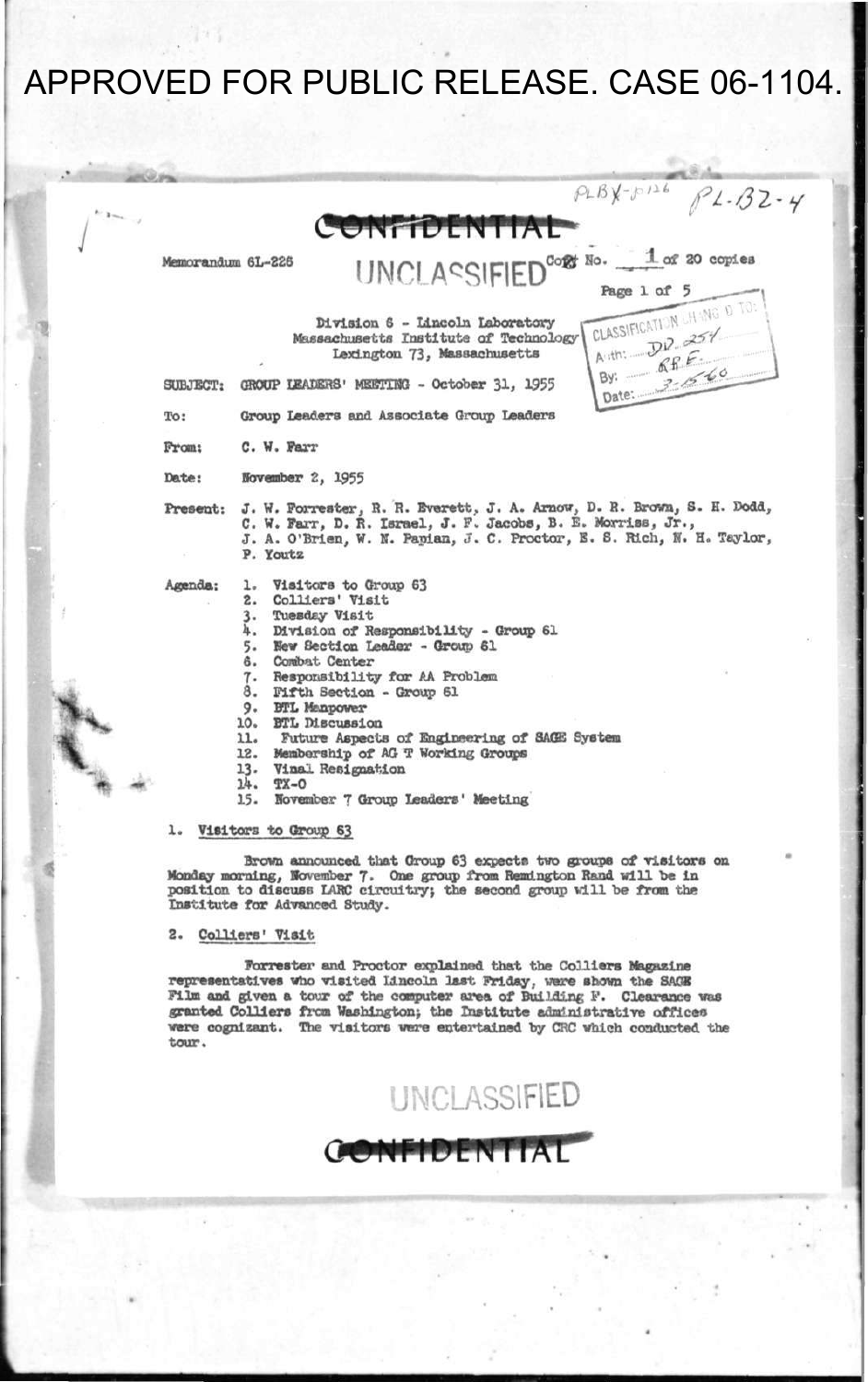## **Memorandum SL-226 CONFIDENTIAL** Page 2

UNCI ASSIFIED

### **3. Tuesday Visitors**

**Taylor said be expected visit of members of the Board of Directors of Sprague Corporation, Tuesday, Kovember 8; Sprague Is planning a luncheon for which Paine will make arrangements for Lincoln attendance. Forrester requested Taylor to investigate the possibility of changing the date from Tuesday to Thursday, Hovember 10.** 

### *k.* **OlvlBlon of Responsibility - Group 61**

Jacobs announced that Arnow and Israel, who have been functioning **in a staff capacity, are being assigned line responsibilities, Arnov will be responsible for meeting the April 15 schedule date on the master program; Benlngton and Rising will report to Arnow. Israel will be responsible for the 38S shakedown, including the operations specifications and the supporting programming work:; Zraket and Attrtdge will report to Israel.** 

#### **5. Hew 3ectlon leader - Group 61**

**Jacobs announced plans to appoint Attridgs Section Leader. A document defining responsibility of all sections and subsections in**  Group 61 will be ready for distribution November 1. Plans for assignment of **newly acquired personnel to subsections has been projected four to five months In the future.** 

### **6. Combat Center**

**Israel stated conclusion that it is not feasible to operate a TBS room in the Combat Center; such information must come from a Direction Center. Furthermore, he said that the bulk of the program checkout for the first Combat Center will fall on Syracuse since It la not feasible to check much of it on XD-1.** 

### **7\* Responsibility for AA Problem**

Jacobs read a letter from Colonel LaMontagne to Dr. Holloway **requesting Lincoln recommendation on the AA Problem. After a discussion, it was concluded that the latter should be ansswered by referring to our previous recommendations In TM-63- Forrester and Jacbos were to agree after the meeting who would write such a memorandum to the Director's Office.** 

**8. Fifth Section - Croup 61** 

**Jacobs announced plans to start a new section in Group 61 next spring to be responsible for adaptation of the Master Program to McGulre and Stewart Direction Centers, for checkout of the programs at those locations and for advancing from Lincoln to Rand, the transition of responsibility for adaptation of the Master Program to ether subsectors.** 

**UNCLASSIFIED** 

**NEIDENTIA**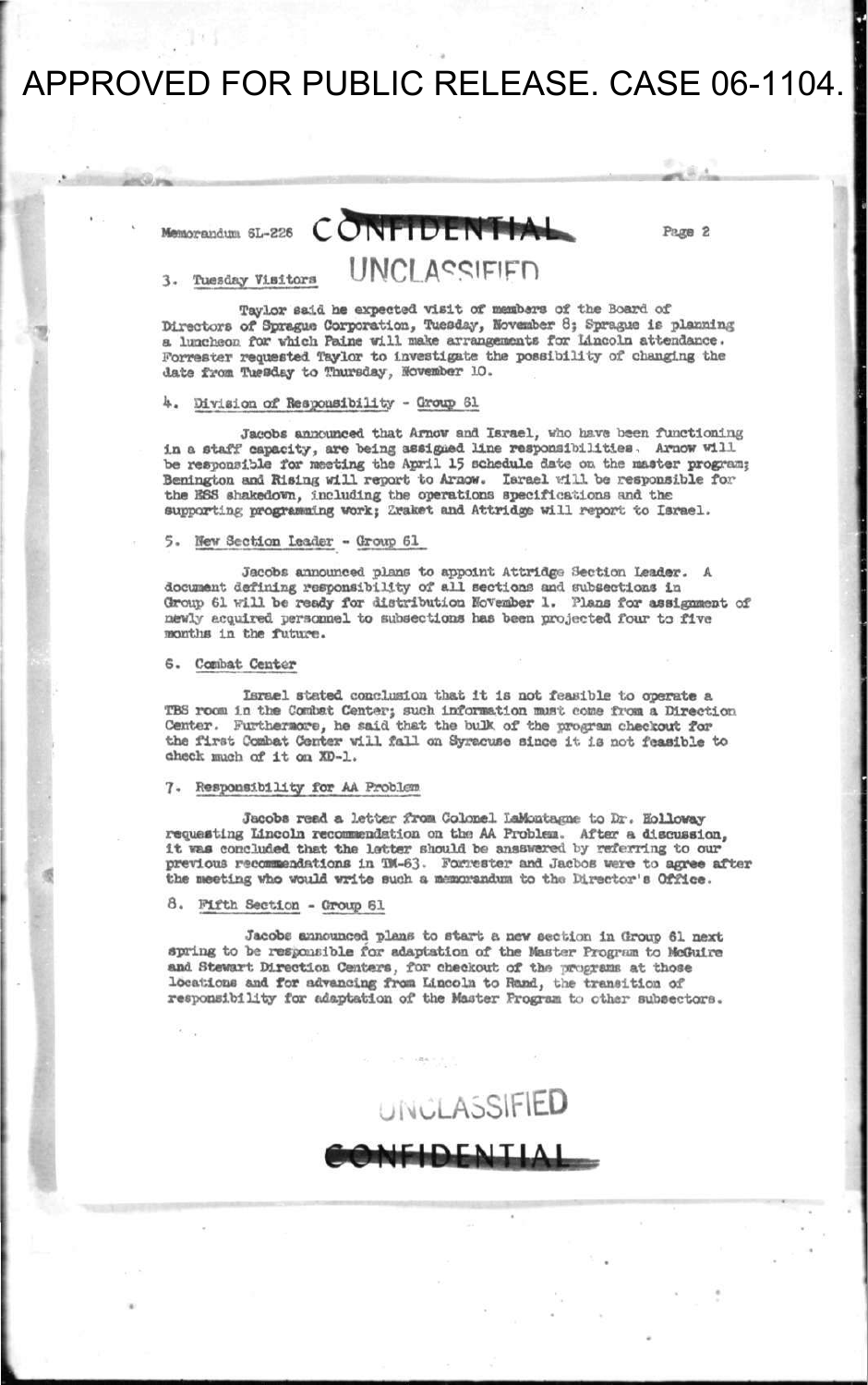## **Memorandum 6L-226** CONFIDENTIAL **Page 3**

### 9. BTL Manpower UNCLASSIFIED

Taylor summarized the results of meeting October 27 with Halligan at the mean owner for test programming and equipment testing. Subject to of BTL relating to manpower for test programming and equipment testing. **Halligan'a further discussion in Hew York and confirming letter which Halligan was to issue October 31, BTL's plans would provide six additional people per month for a total of eighteen people, the first two to be available immediately. Taylor expected to have a final work from Burger on the afternoon of October 31.** 

#### **10. BTL Discussion**

**Dodd commented on meeting October 26 with HalHgan, Simon, and Forrester to discuss BTL-Lincoln responsibility for test specifications and equipment. He summarized that Lincoln is willing to take responsibility for the adequacy of Test Specifications but Lincoln feels that BTL and WB should put manpower at work to participate and get experience in the ESS testing program, also to carry forward work on test equipment. Taylor pointed out that present working relationships with BTL are good and that the present need is for additional BTL manpower.** 

### **11. Future Aspects of Engineering of 3AQB System**

**Forrester threw out this question for general discussion. Various type problems were discussed. Morrlss asked whether Lincoln or Band would tackle future problems such as an approved method of tracking. Forrester observed that once Rand has assimilated its full responsibility, it might handle such a problem but it is perhaps more likely that Lincoln would develop the method and Rand would handle the adaptation. Israel inquired about the Integration of future weapons such as BOKARC. Forrester observed that this Is not firmly decided but would likely be a Job for Rand if the problem arises after the completion of the Initial phase of the ESS program. He SRld that Lincoln would probably continue to operate toe ESS and carry on**  development work evolving from it. Taylor and Dodd spoke of the need for a **positive program for Lincoln both for the purpose of giving Lincoln personnel evidence of continuing challenging tasks and for the purpose of improving relations with the SAGE contractors upon whom we are continually thrusting responsibilities as SAGS System emerges from the development to the production and operating phases. Forrester mentioned the AXCBM program to which Lincoln Is committed and cited the air traffic control problem and other problems in the offing. He pointed out that Lincoln's preoccupation with SAGS System will continue two years into the future and that it is not feasible at present to predict the optimum direction of Lincoln effort that far In advance. He pointed out the need for action to avoid Lincoln Involvement. In future ESS activities clearly not within our province and mentioned recent LFO letters raising this question. He suggested that Lincoln might relax concerning long-range plans, meanwhile keeping alert to challenging problems arising In the future for which Lincoln is suited} alternately, he said we might make a tentative program based on presently known problems and allow the program to be modified In accordance with priorities as they develop. He suggested that we clarify our thinking concerning the SAGE 3ystem responsibilities which do** *tip}* **belong to Lincoln.** 

**ONFIDENTIA** 

**ULAJOIFIED**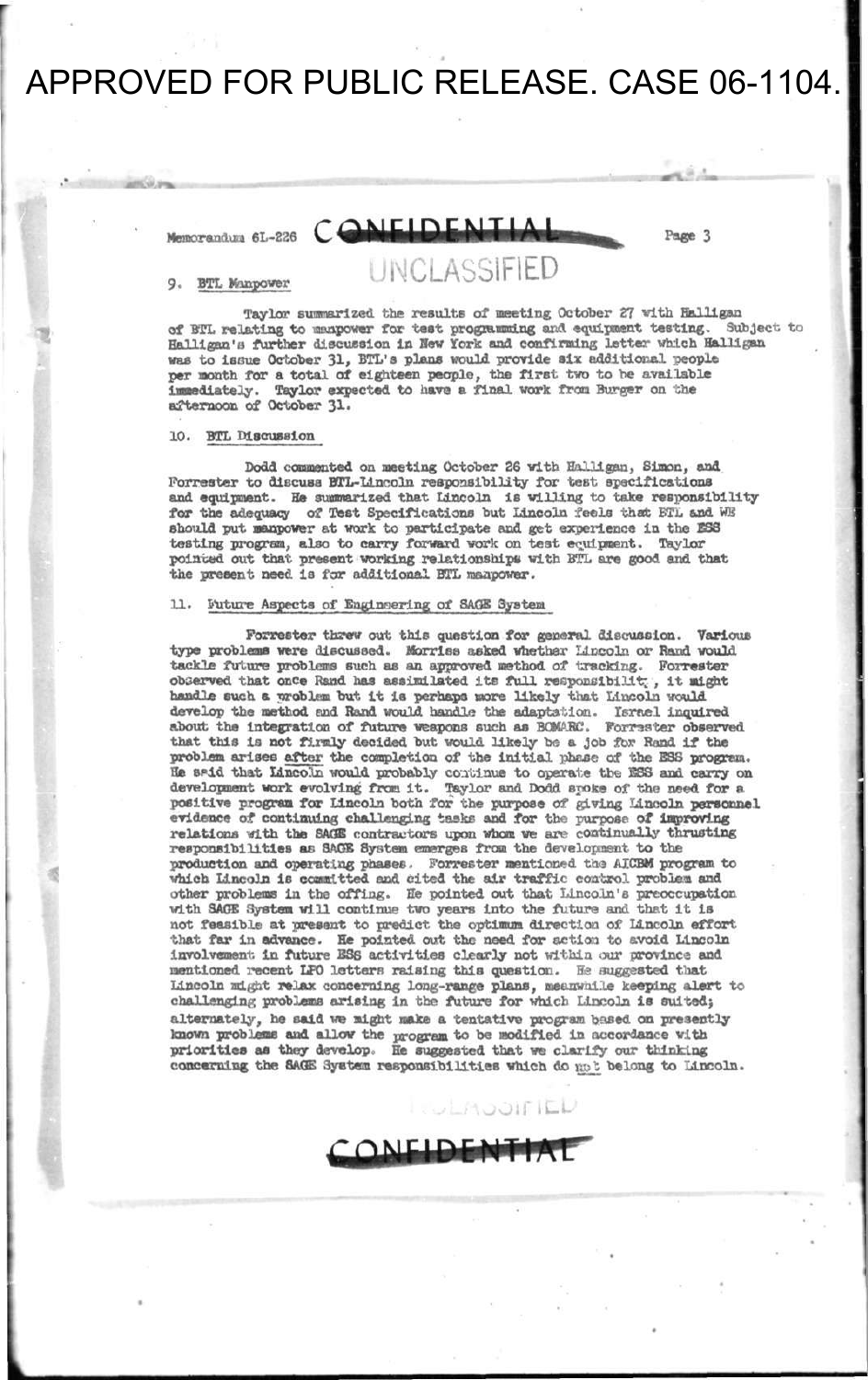and Girls

 $M$ emorandum 6L-226  $COMFIDENTIA$ 

**-**

**Page**  $4$ 

11. Future Aspects of Engineering of SACE System (cont<sup>[a]</sup>

**Taylor pointed out that Lincoln definitely does not belong in the building design field and that the redesign comtesnplated, stertlng with the ninth or tenth subsector, is a job for architectural specialists given proper guidance by technical and operating people. Taylor mentioned the development of a fast, snail computer, perhaps lending Itself to airborne application as a possible Lincoln project. Brown pointed out that Lincoln should work on problems for which it is uniquely qualified. Taylor characterised Lincoln as a laboratory with limited manpower, limited budget, and unique flexibility**  in the use of its budget. Further discussion brought out the opinion that Lincoln is unique in its experience in systems design and in the management **problems that arise in connection with a large complex systems problem.** 

**Brown Burnmarleed that our future problem should be based on careful**  analysis of Lincoln's capabilities and the current national needs. He said **that these questions need thorough investigation rather than superficial opinion** 

**Taylor recollected a meeting conducted by military people to state military problems to industrial representatives (problems not proposed solutions); he felt such a meeting would be a good approach to our present problem.** 

**Everett closed the discussion pointing cut that our future program is likely to emerge largely from our own thinking. Ha, therefore, urged that we make a concentrated effort to prepare realistic proposals for presentation at the Oroup Leaders' Meeting, Monday, Bbveaber 7»** 

### 12. Membership of AHET Working Groups

**Everett, stated that the Advisory Group on Electron Tubes, responsible**  to the Department of Defense, met at Lincoln within the past two months and **was addressed by Taylor. Samuel of IBM wrote Lincoln speaking favorably of Lincoln's tube development program and suggesting that Lincoln appoint representative a to four AGHST working groups, namely Special Tubes, (Cordemnn proposed Iqr Everett) Microwaves, Seal-Conductors, Receiving Tubes (Tvicken proposed by Everett).** 

**Brown pointed out that the AQET Is an Important factor in the transistor field.** 

### **13. Ylnal Resignation**

**Brown announced Vinal's resignation effective December 1 to join RCA Victor who will set up a ferrtte laboratory in Walthem under the direction of its tube department. Brown said RCA hopes to attract soce Lincoln people**  to its new laboratory; Lincoln comtemplates a vigorous ferrite program and **does not expect serious losses in personnel. Details of reorganieatlon to replace Vlnal are not yet formulated.** 

CONFIDENTIAL

WULASSIFIFD